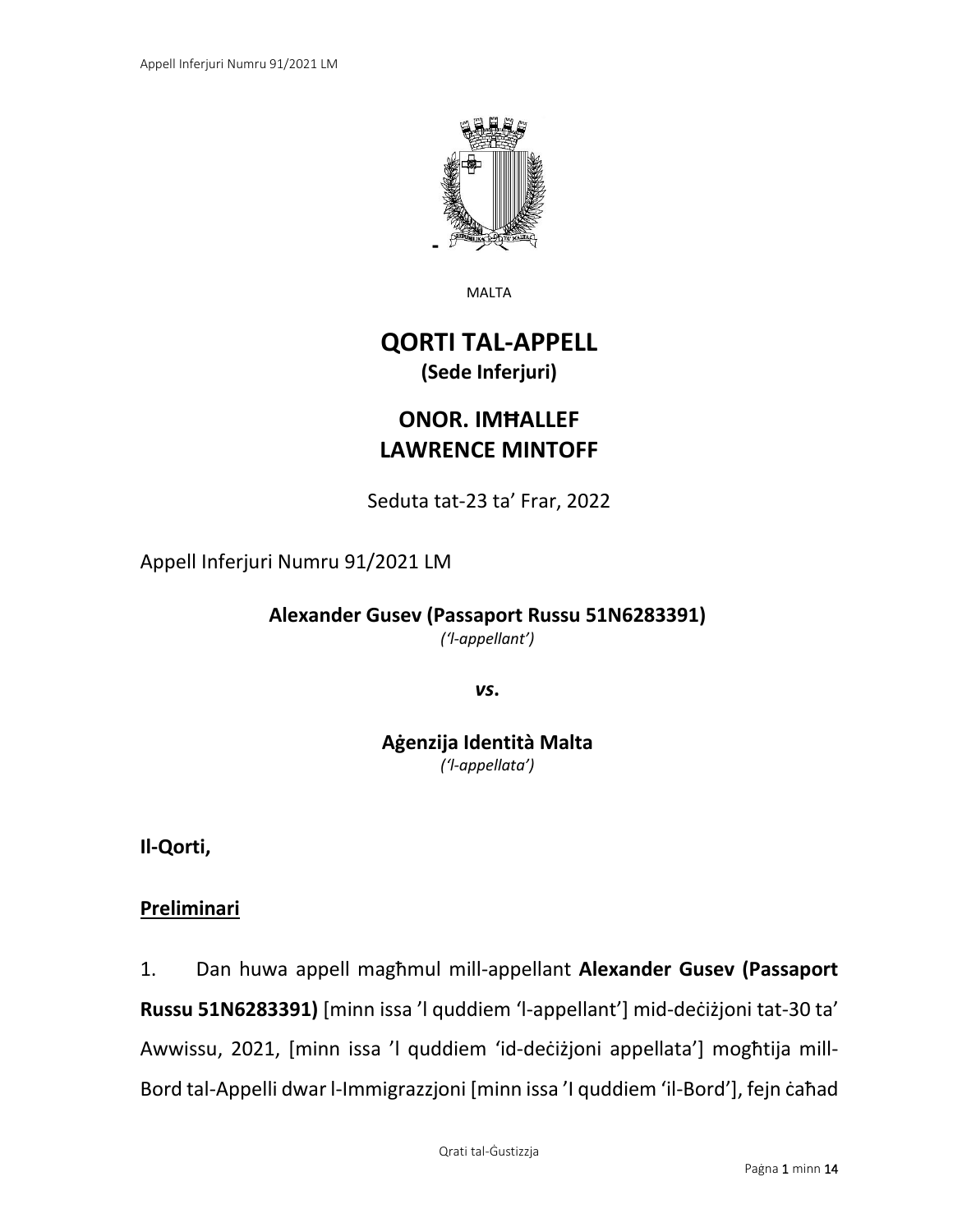l-appell tiegħu fil-konfront tal-**Aġenzija Identità Malta** [minn issa 'l quddiem 'l-Aġenzija appellata'].

## **Fatti**

2. Il-fatti tal-każ odjern jirrigwardaw l-applikazzjoni tal-appellant għal permess ta' residenza *"for an indefinite period on economically self-sufficient reasons",* li ġiet miċħuda mill-Aġenzija Identità Malta fis-27 ta' April, 2021 għarraġuni li *"...in order that you may continue to reside here on such basis, you would need to provide evidence that you are a beneficiary of a Malta tax scheme of the Malta Residency Visa Programme. ... paying tax in Malta does not automatically confer eligibility to reside here. The Agency would also consider an application for a work residence permit should you have prospects to engage in employment in Malta".* 

### **Mertu**

3. L-appellant ħass ruħhu aggravat mid-deċiżjoni tal-Aġenzija Identità Malta tas-27 ta' April, 2021 u istitwixxa proċeduri ta' appell quddiem il-Bord fit-3 ta' Mejju, 2021.

4. L-Aġenzija Identità Malta wieġbet fit-28 ta' Mejju, 2021 fejn issottomettiet li d-deċiżjoni tagħha kellha tiġi kkonfermata għar-raġunijiet li hija fissret fir-risposta tagħha.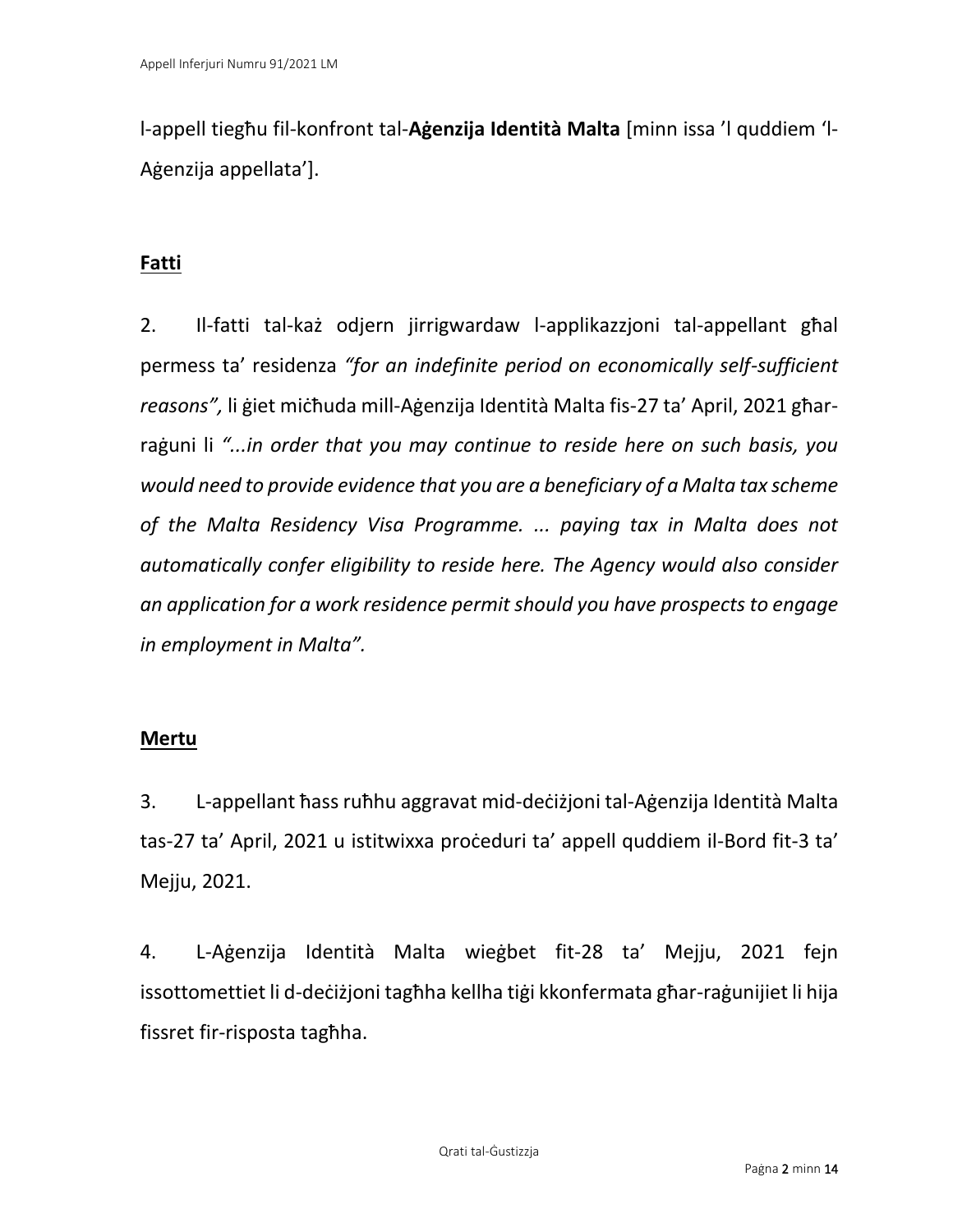### **Id-deċiżjoni appellata**

5. Il-Bord wasal għad-deċiżjoni appellata wara li għamel is-segwenti konsiderazzjonijiet:

#### "**1. Preliminary**

#### *The Board:*

*Saw that in virtue of a decision dated 27th April 2021, Identity Malta Agency stated that the relative application for a Residence Permit had been rejected for the following reason:*

"l refer to your immigration position in Malta. In this regard, notwithstanding that the Principal Immigration Officer has regularised your position, you do not qualify to reside in Malta for an indefinite period on economically self-sufficient basis.

In order that you may continue to reside here on such basis, you would need to provide evidence that you are a beneficiary of a Malta tax scheme or the Malta Residency Visa Programme. I wish to emphasise that paying tax in Malta does not automatically confer eligibility to reside here.

The Agency would also consider an application for a work residence permit should you have prospects to engage in employment in Malta.

Reference is being made to Chapter 217 of the Laws of Malta and any subsidiary legislation currently in force at the date of receipt of this letter, in terms of which you may lodge an appeal to the Immigration Appeals Board within three days of the receipt of this letter at the following address";

*Saw the appeal registered on 3rd May 2021; and*

*Saw the reply filed by Identity Malta Agency on 28th May 2021.*

#### **2. Submissions filed, evidence produced and considerations of the Board**

#### *a. The parties' submissions*

*The Board observed that when the appeal was filed, the receipt issued instructed the parties to submit any further documentation within fifteen days. At the outset, the Board declares that although it is not legally bound to hold sittings, Art. 3(2) of the Administrative Justice Act (Chapter 490 of the Laws of Malta) stipulates that amongst*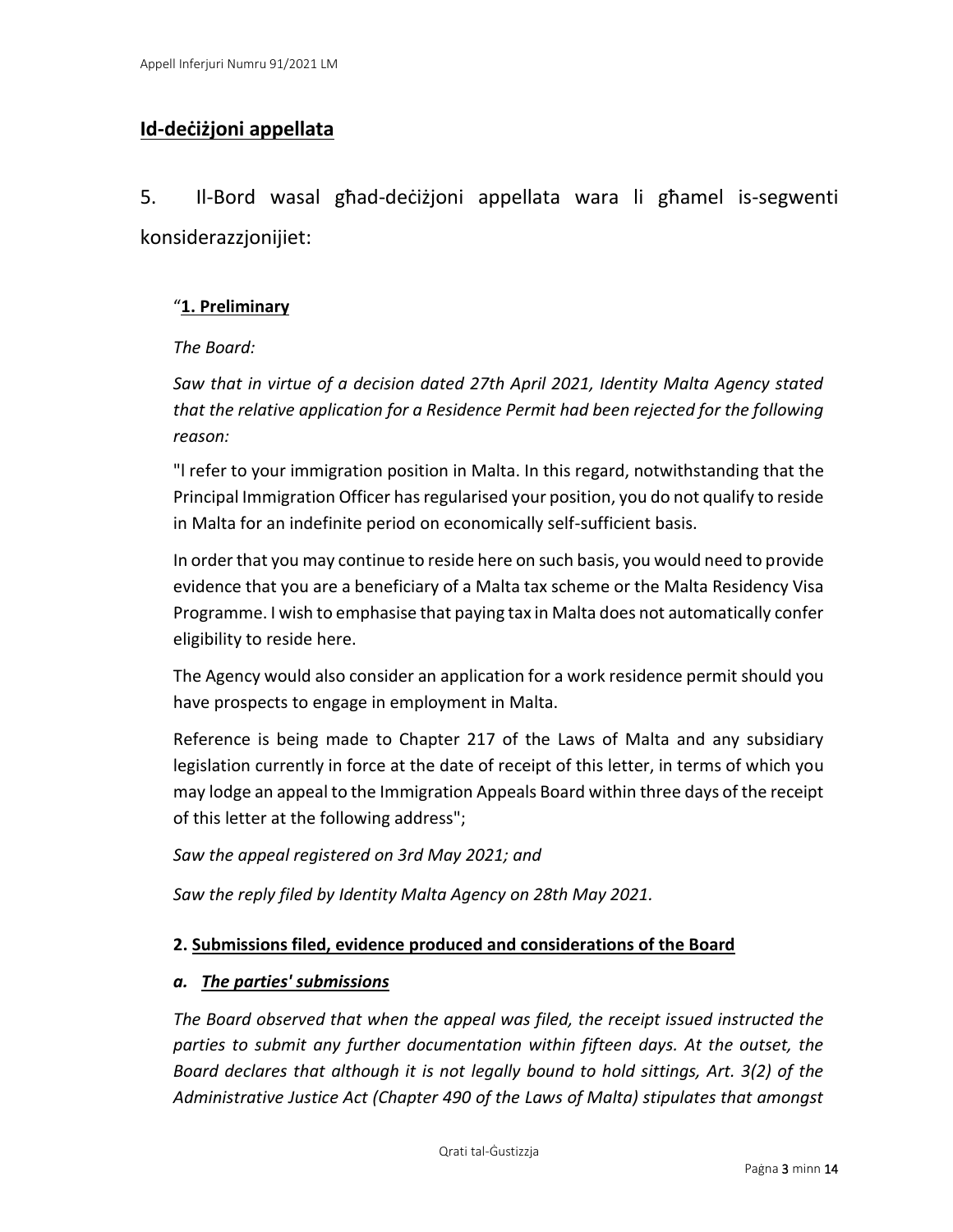*the principle which this Board, amongst other bodies, is bound to uphold, is the principle of equality of arms. The Board refers to the judgment of the Court of Appeal Edwin Zarb et vs. Gilbert Spiteri et (decided on 6th February 2015) in which it was held that the principle audi alteram partem does not necessarily mean that the parties must be physically heard but that they must be given sufficient time to present the evidence they wish to present. It is up to the court (or in this case, the Board) to decide what should be done in the interest of justice.*

*The appellant presented:*

- *A copy of a letter dated 28th September 2020 in which the Commissioner for Revenue declared that the appellant had no income tax liabilities up to and including the Year of Assessment 2020 (Basis Year 2019) and further declaring that such certificate did not cover liability in relation to any additional income that may arise or be revealed to the department after 28th September 2020;*
- *An identical letter as the one above, but addressed to Ms Viktoriya Guseva;*
- *Evidence of payment of tax in relation to the Year of Assessment 2019;*
- *Various e-mails between the appellant, the Board's secretariat, the Ministry for Home Affairs, Identity Malta Agency, the Commissioner for Revenue and others;*
- *A copy of the Agency's decisions (all dated 27th April 2021) in relation to the appellant, to Viktoriya Guseva and Elizaveta Guseva;*
- *- A copy of the checklist issued by the Agency in relation to third-country nationals who apply for a residence permit on the basis of economic self-sufficiency; and*
- *- Copies of the applications and supporting documentation provided to Identity Malta Agency.*

*In its reply, the Agency explained:*

- *That in order to apply for a residence permit on the basis of economic self sufficiency, an applicant had to be registered under one of the available tax schemes. Alternatively, an applicant could apply for a temporary permit on such basis through a covering letter explaining his intention to stay in Malta;*
- *That one of the requirements listed in the Agency's checklist for applications on the basis of economic self-sufficiency is a certificate or approval letter from a competent authority administering a residence, investment or tax programme, or a covering letter explaining in detail the reasons underpinning the request to reside in Malta together with supporting documentation;*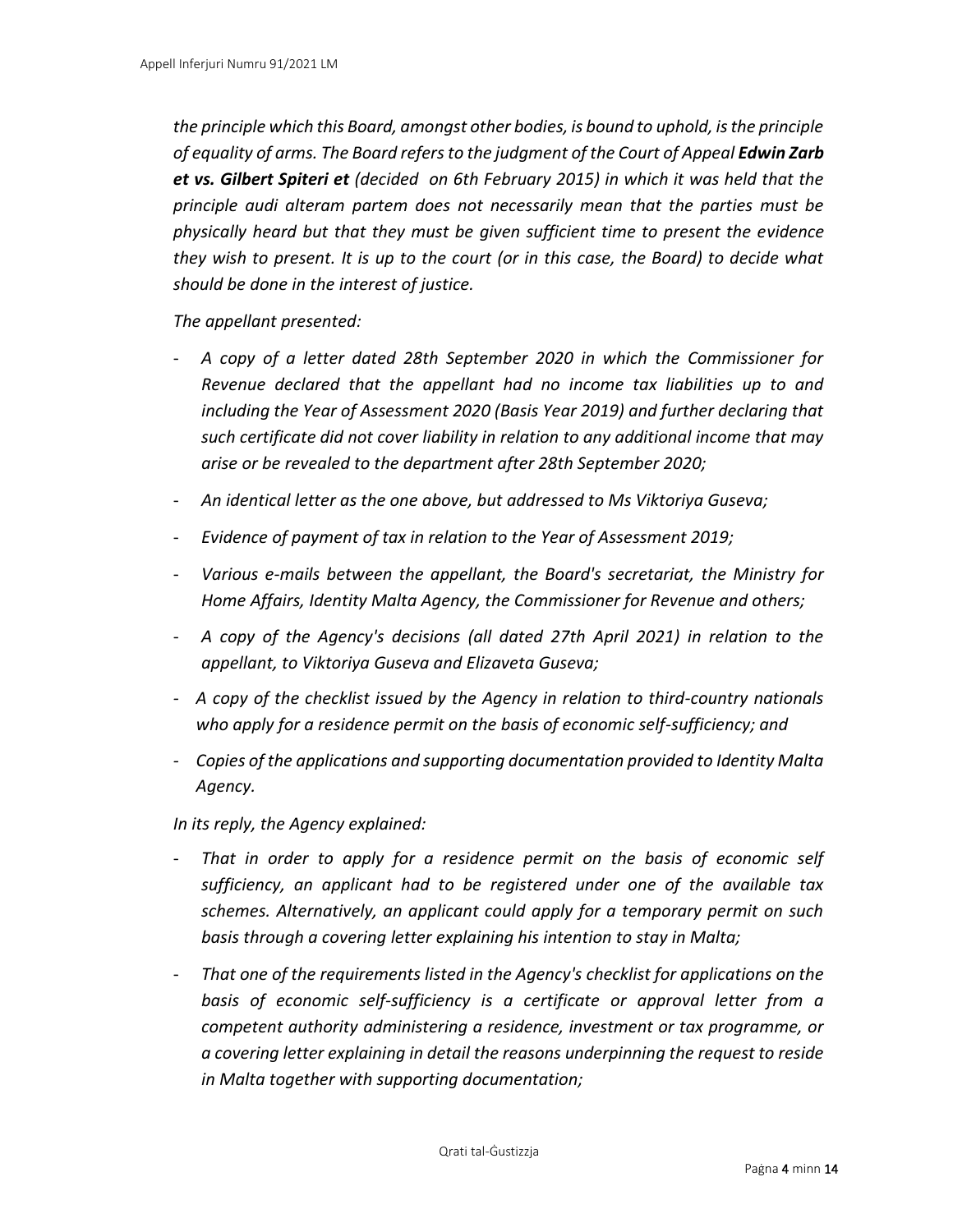- *That the* "Nil Balance Certificate" *issued by the Commissioner for Revenue declaring that the appellant had no liabilities did not amount to a certificate or letter of approval issued by a competent authority administering a residence, tax or investment programme or the aforementioned covering letter;*
- *That the appellant did not qualify under the second option (the covering letter accompanied by supporting documentation) given that the intended duration of stay was not temporary, but indefinite. The appellant had been residing in Malta for fourteen years and has now submitted an application for a temporary permit. However, he did not prove that he intended to acquire a residence permit for a definite period;*
- *That another requirement was evidence of financial means through presentation of a bank statement. In relation to this, the appellant only presented a bank statement issued in 2018;*
- *That the Agency had made it clear that it would consider an application for a* "work residence permit" *should he have any prospects of engaging in employment in Malta.*

*The Board noted in particular document C attached to the Agency's reply, which was a bank statement issued by Bank of Valletta plc which stated that as of 24th December 2018, the appellant's account held €3,292.83.*

*The essence of the appellant's appeal is contained in several e-mails dated 11th May 2021. The essential points made by the appellant are:*

- *- Firstly, that after receiving the Agency's decision, he and his co-applicants wrote to the Ministry for Home Affairs asking for instructions as to how to appeal. She stated that for ten days, they had e-mailed a certain Mr Peter Diacono* "trying to know how to appeal legally"*;*
- *- Secondly, that the Agency allegedly failed to explain why the relative applications were rejected. He argued that the Agency did not consider paid taxes as enough to obtain residence on the basis of self-sufficiency. He then asked this Board to ask the Commissioner for Revenue to* "confirm our self-sufficiency or I can submit them documents myself by their request. But I need to know exactly what documents do they need. The final documents from Inland Revenue confirming our self-sufficiency are Nil Balance Certificates".

*The Board notes that as the appellant declared that the decision was received on 30th April 2021 (a Friday) and the appeal was registered on 3rd May 2021 (a Monday), the*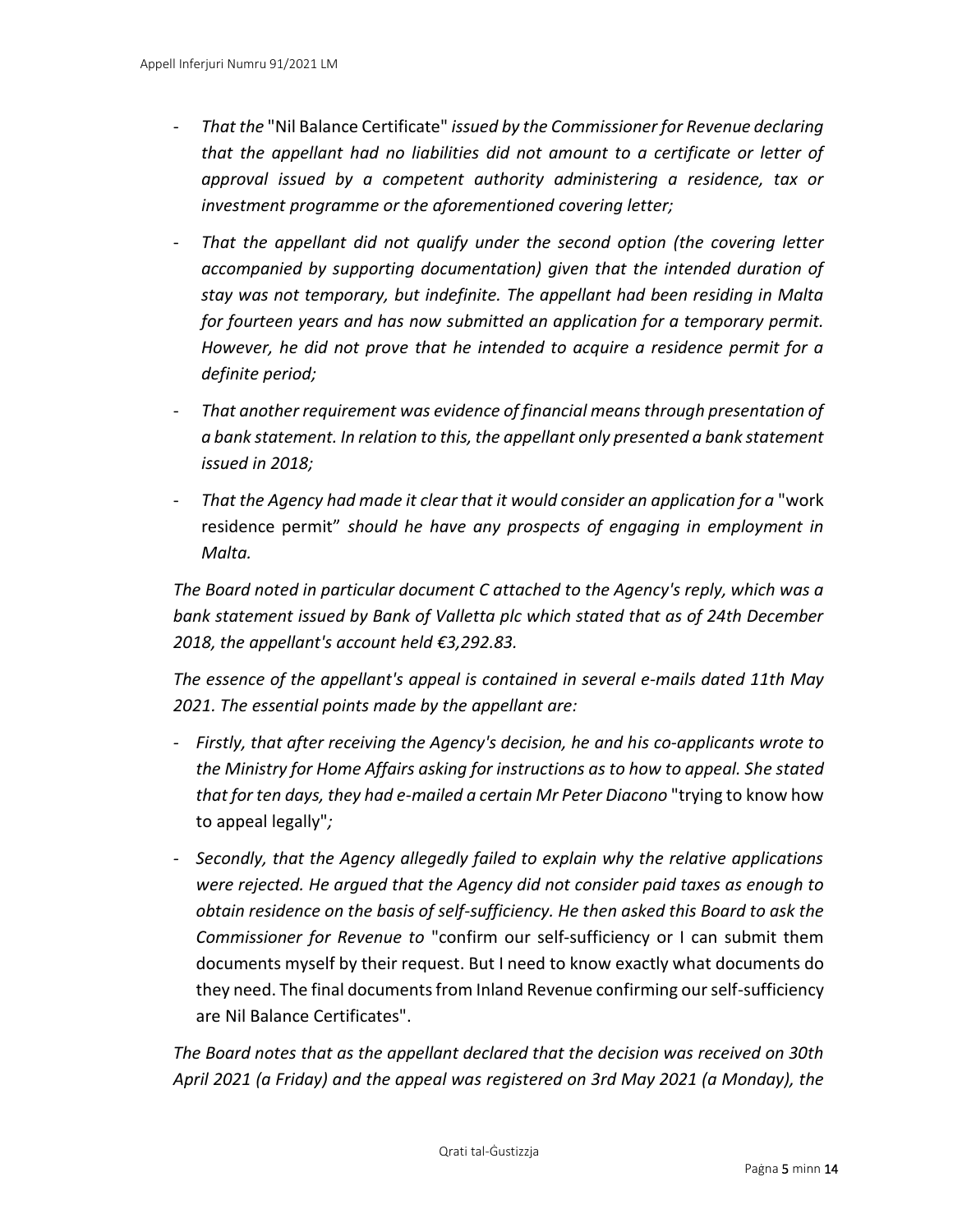*appeal is not fuori termine. As a result, the Board shall not take further cognisance of the appellant's complaints in relation to the filing of the appeal.*

#### *b. The merits*

*The documentation presented by the appellant indicates that he lodged an application for a residence permit based on economic self-sufficiency.*

*Although there are various pieces of subsidiary legislation which regulate various kinds of permits, there is no specific piece of subsidiary legislation which regulates residence permits based on economic self-sufficiency.*

*Article 7(1) of the Immigration Act states that* "the Minister may issue, subject to such conditions as he may deem proper to establish, a residence permit to any person who makes an application for retirement, settlement or an indefinite stay in Malta."

*Regulation 3(1)(a) of Subsidiary Legislation 595.07 states that Identity Malta Agency*  "shall carry out functions and duties of the public administration" in relation to "visas, residence permits, work permits and other administrative matters related to expatriates".

*Regulation 3(2)(d) of Subsidiary Legislation 595.07 states that Identity Malta Agency shall* "see to the carrying out of the functions and duties of the Director for Citizenship and Expatriate Affairs provided for under the Immigration Act and subsidiary legislation made thereunder".

*There is therefore no question that Identity Malta Agency was competent to examine this application.*

*However, as there seems to be no primary or subsidiary legislation which specifically regulates residence permits based on economic self-sufficiency, the only legal basis for the examination of such applications is Article 7(1) of the Immigration Act.*

*In view of the aforesaid, the Board considers it only logical for the Agency to adopt criteria according to which it should decide whether to accept or reject such applications.*

*The appellant was well aware of the applicable criteria firstly as these are available online and secondly, as he attached a copy of the relative checklist to the appeal.*

*The reason the appellant's application was rejected falls squarely within point "4" of the checklist. This requires the applicant to present a* "certificate or letter of approval from the relevant authority administering the residence, investment or tax programme, or, a covering letter explaining in detail the reasons for the request to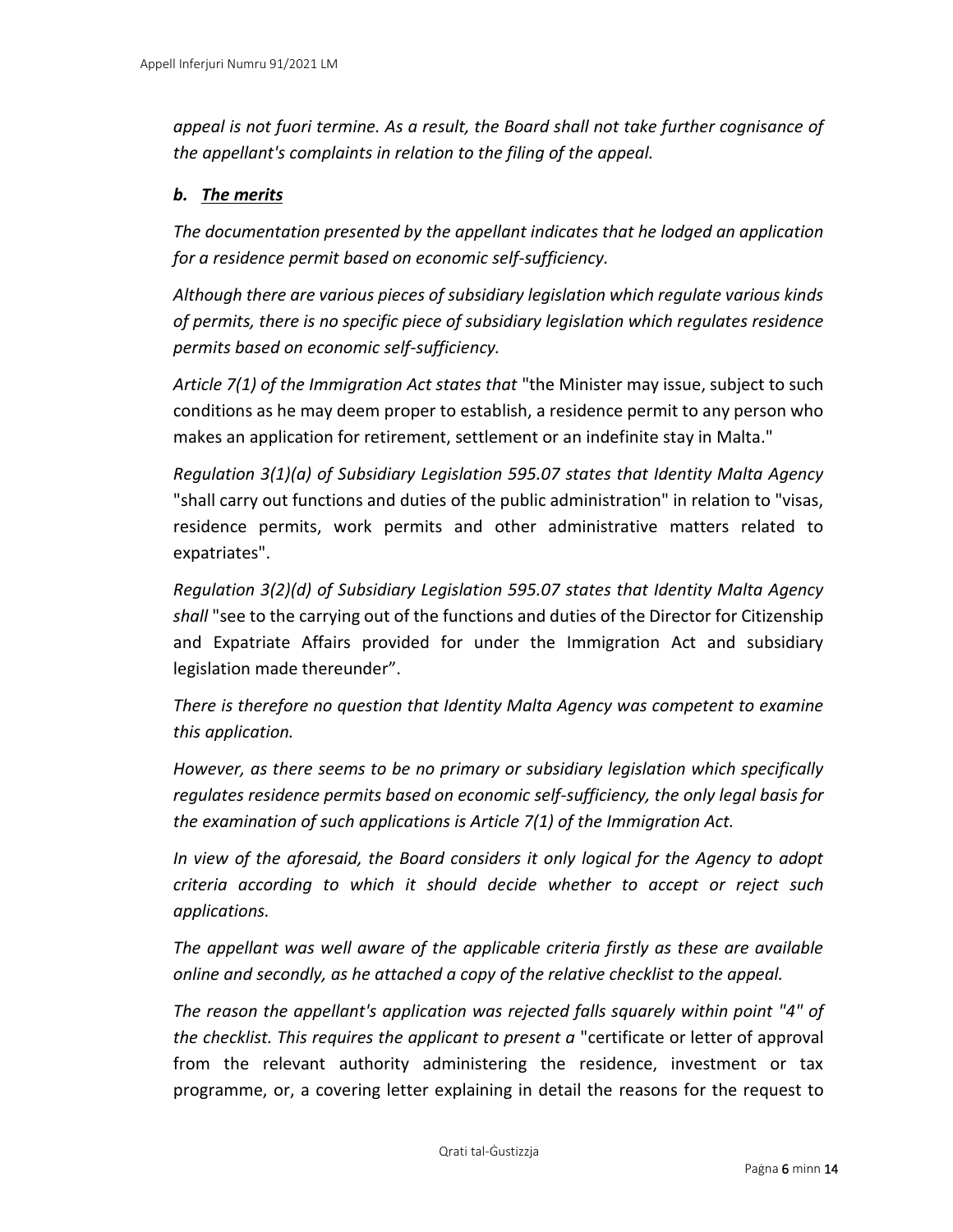reside in Malta together with any supporting documentation to substantiate the request".

*As the appellant did not submit a covering letter, it is assumed that he applied under the first option. This means that before applying for residence on the basis of selfsufficiency, he had to be a beneficiary of some residence, investment or tax programme.* 

*The appellant argues that the Nil Balance Certificate issued by the Commissioner for Revenue fulfils this requirement.*

*However, the Board disagrees. The Nil Balance Certificate is available to any individual and only certifies that the person to whom it is issued has no pending payments to make to the Commissioner for Revenue. It essentially means that holder of the certificate is in good standing insofar as taxation is concerned. Such a certificate, whilst obviously a positive development for any person, does not, on its own, entitle the holder to any kind of residence permit.*

*Another requirement in the checklist is the submission of a bank statement. The Board understands that to prove self-sufficiency, one must provide not just one bank statement, but several. These would evidence that over the years, the appellant would have owned or had access to considerable funds. However, the appellant only presented a Bank of Valletta plc statement issued on 24th December 2018 which indicated the very minimal amount of €3,292.83.*

*Given that the existence of the certificate is the crux of the appellant's appeal, the Board sees no reason to entertain the appellant's appeal any further.* 

*For the sake of completeness, the Board emphasises that the Agency's decision and its submissions in this case make it clear that the rejection of the relative application is not tantamount to removal from Malta or deportation or to any stain on the appellant's immigration status. Rather, it simply means that the appellant, who according to the Agency has resided in Malta for several years, must reside in Malta on a basis other than economic self-sufficiency.*

#### *3. Decision*

*Therefore, after having read the relative submissions as well as after having seen the provisions of Chapter 217 of the Laws of Malta and of S.L. 217.17, the Board rejects the appellant's appeal and confirms the Agency's decision, albeit without prejudice to the appellant's residence status in Malta.*

*The Board orders that this decision be served on the parties without delay.".*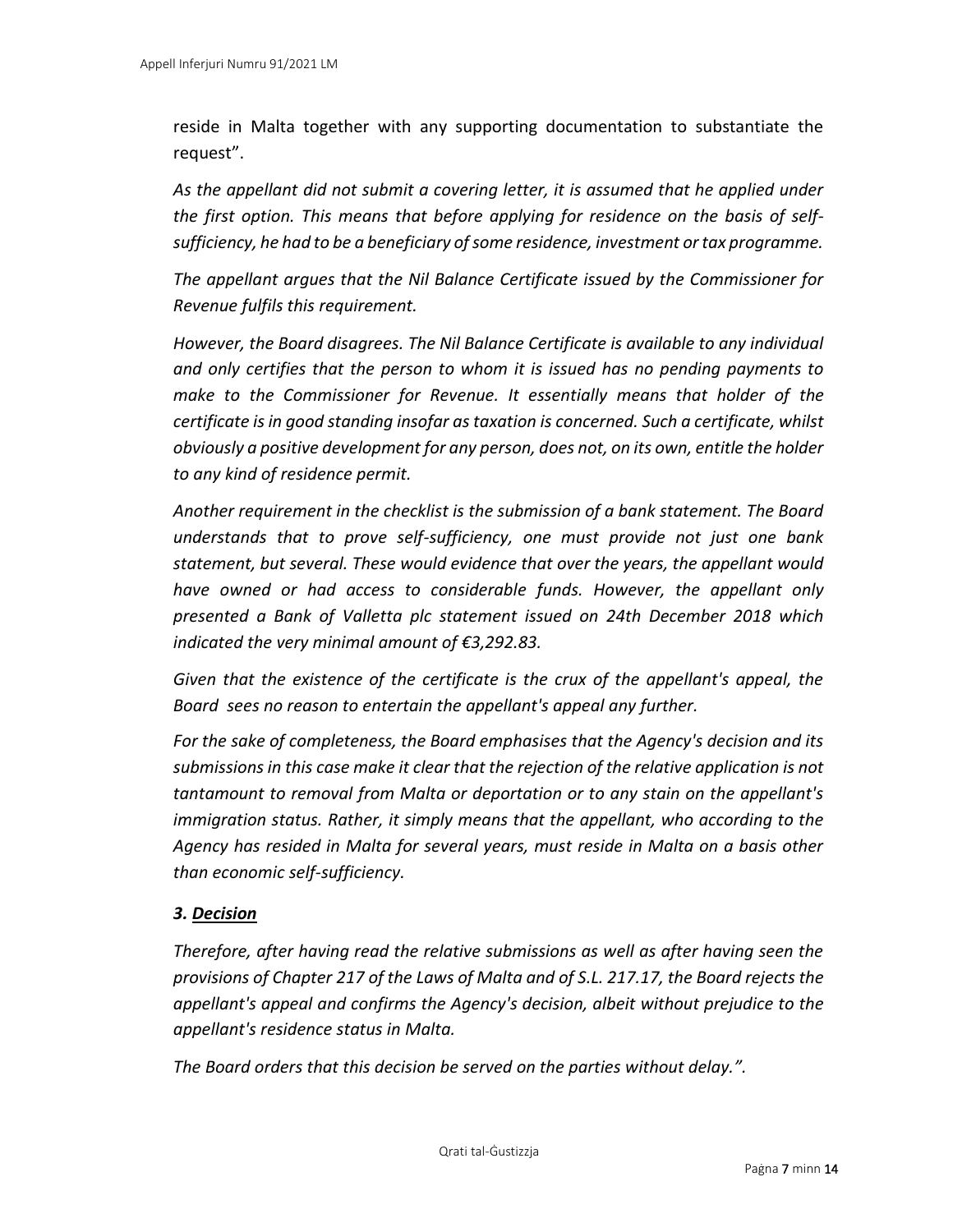## **L-Appell**

6. L-appellant ippreżenta r-rikors tal-appell tiegħu fid-9 ta' Settembru, 2021 fejn talab lil din il-Qorti sabiex (i) tannulla d-deċiżjoni appellata billi l-proċess quddiem il-Bord kiser id-drittijiet fundamentali tal-appellant kif sanċiti fl-Artikolu 6 tal-Konvenzjoni Ewropea tad-Drittijiet tal-Bniedem u l-artikolu 39 tal-Kostituzzjoni ta' Malta; u (ii) tirrevoka u tħassar id-deċiżjonijiet meħuda filkonfront tal-appellanta abbażi tal-Artikolu 8 tal-Konvenzjoni Ewropea tad-Drittijiet tal-Bniedem u tipprovdi għal rimedju effettiv.

7. L-Aġenzija appellata wieġbet fit-23 ta' Settembru, 2021 fejn issottomettiet li l-aggravji tal-appellant mhumiex mistħoqqa għar-raġunijiet li tfisser fir-risposta tagħha, u għalhekk tikkontendi li l-appell għandu jiġi miċħud.

## **Konsiderazzjonijiet ta' din il-Qorti**

8. Il-Qorti ser tgħaddi sabiex tikkonsidra l-aggravji tal-appellant fid-dawl ta' dak li ġie deċiż mill-Bord, u dan meħudin in konsiderazzjoni s-sottomissjonijiet magħmulin mill-Aġenzija appellata.

9. *L*-*ewwel aggravju*: l-appellant jikkontendi li d-deċiżjoni appellata hija nulla għar-raġuni li l-Bord ma semgħax lill-partijiet bi ksur lampanti tal-Kap. 217 tal-Liġijiet ta' Malta u bi ksur tal-artikolu 39 tal-Kostituzzjoni ta' Malta u tal-Artikolu 6 tal-Konvenzjoni Ewropea tad-Drittijiet tal-Bniedem. L-appellant jgħid li l-artikolu 25A (1)(ċ) tal-Kap. 217 jistipula illi *"il-Bord ikollu ġurisdizzjoni li jisma' u jiddeċiedi appelli jew applikazzjonijiet..."*. L-appellant jikkontendi li huwa qatt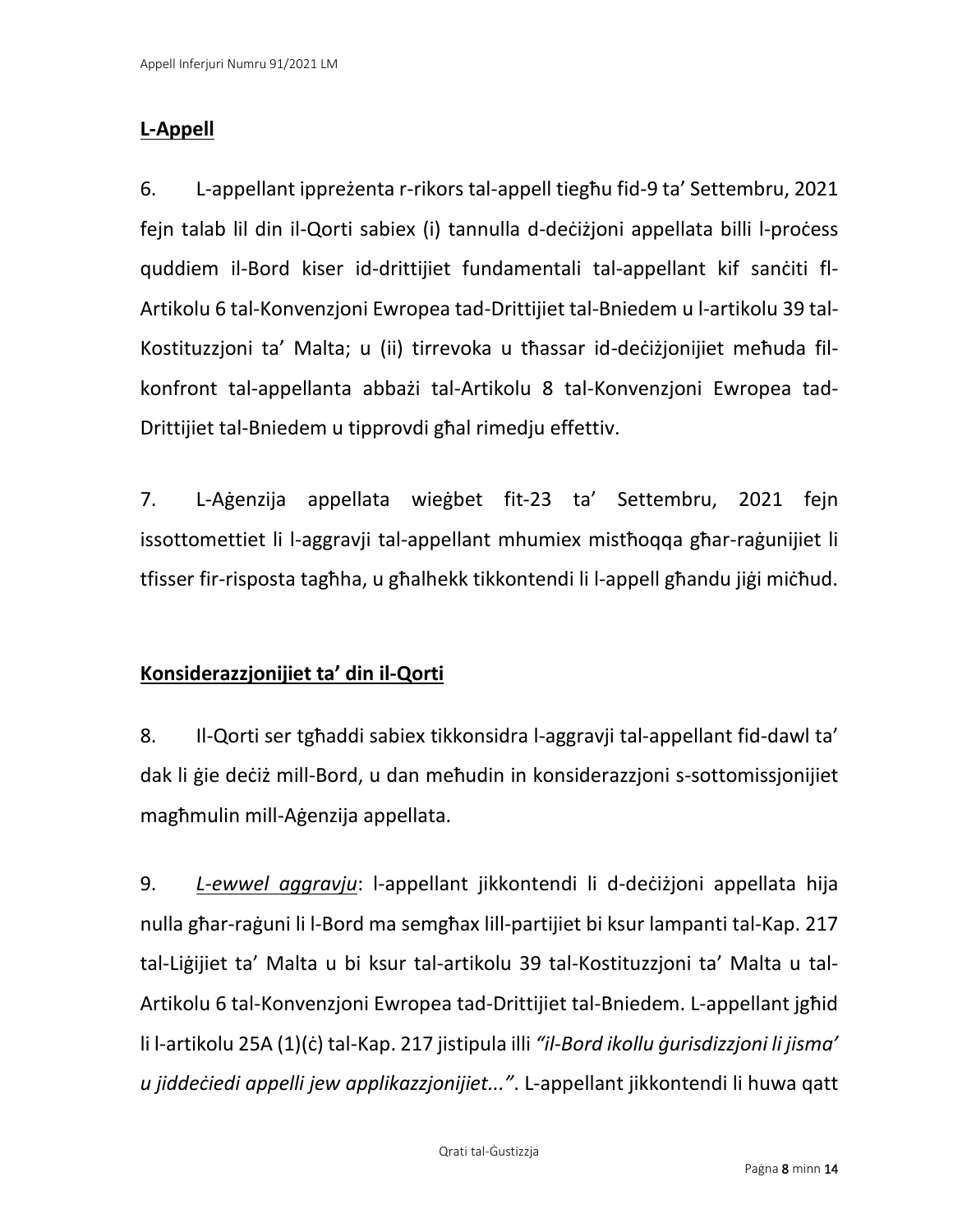ma ngħata ċans li jittratta l-każ tiegħu quddiem il-Bord, bi ksur tad-drittijiet fundamentali tiegħu. L-appellant għamel riferiment għad-deċiżjoni tal-Qorti Ewropea tad-Drittijiet Fundamentali tal-Bniedem fl-ismijiet **Fredin vs. Sweden**<sup>1</sup> , fejn skont is-sottomissjonijiet magħmula mir-rikorrent, l-appell tiegħu seta' jqajjem kwistjonijiet kemm ta' fatt u kemm ta' dritt, u kien meħtieġ għalhekk li jsiru čerti kjarifiči fuq čerti punti permezz ta' smigh bil-fomm, u r-rifjut da parti tal-Qorti Amministrattiva Suprema tal-Iżvezja li tagħmel smigħ bil-fomm, kien jikser l-Artikolu 6.1 tal-Konvenzjoni Ewropea.

10. Fir-rigward tal-ewwel aggravju tal-appellant, l-Aġenzija appellata tibda billi tissottometti li m'hemmx il-ħtieġa li tiġi ffissata seduta u li jitressqu sottomissjonijiet bil-fomm fi proċeduri ġudizzjarji jew kważi ġudizzjarji, għaliex huwa biżżejjed li ż-żewġ partijiet jingħataw l-istess opportunità sabiex iressqu ssottomissjonijiet tagħhom, u din l-opportunità tista' tkun bil-miktub u m'hemmx għalfejn tkun bil-fomm. Biex persuna tiġi 'mismugħa', mhuwiex meħtieġ li din tingħata dejjem u f'kull każ id-dritt li titkellem, basta li tingħata lopportunità li b'xi mod, tikkomunika l-ħsibijiet tagħha. Meta l-Qorti taqra dak li jkun kiteb parti biex isostni l-punt tiegħu, huwa jkun qed jingħata smigħ xieraq.<sup>2</sup> Il-prinċipju *audi alteram partem*, ma jfissirx li l-parti milquta trid bilfors tinstema', iżda li tingħata l-opportunità li tressaq il-każ tagħha.<sup>3</sup> L-Aġenzija appellata tikkontendi li fil-kawża odjerna ż-żewġ partijiet kellhom l-opportunità li jippreżentaw l-każ tagħhom quddiem il-Bord permezz ta' dokumentazzjoni u sottomissjonijiet, u fil-fatt permezz ta' ittra datata 3 ta' Mejju, 2021, is-

<sup>1</sup> Applikazzjoni nru. 18929/91, deċiża fit-23 ta' Frar, 1994.

<sup>2</sup> Gourmet Company Limited *vs.* Avukat Ġenerali, Q.Kost., 27.06.2006.

<sup>3</sup> A & J Ta' Miema Ltd *vs.* Kummissarju tat-Taxxa fuq il-Valur Miżjud, P.A.(Sede Kostituzzjonali), 14.10.2004.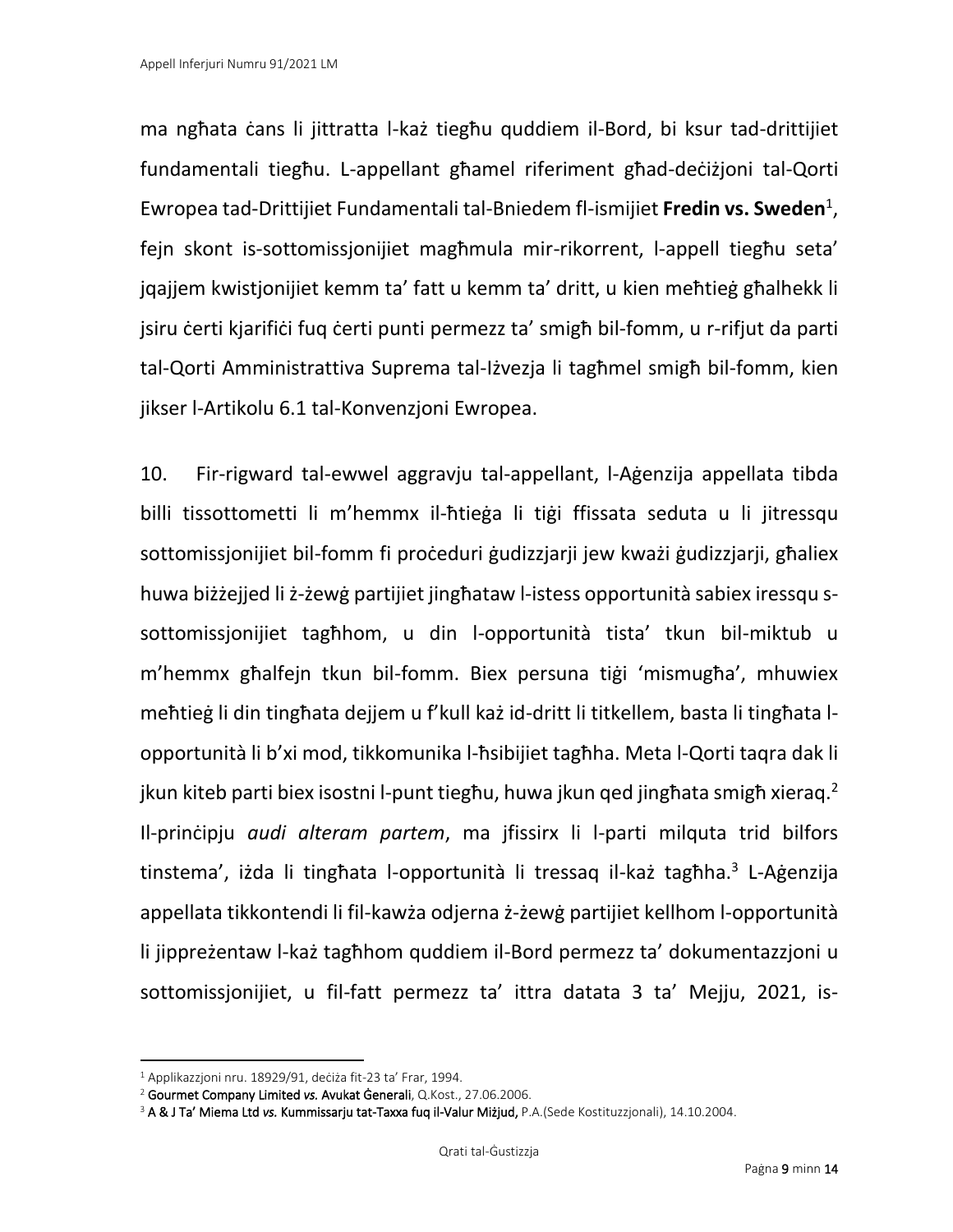Segretarja tal-Bord għarfet lill-appellanta illi kellha ħmistax -il ġurnata mid-data tal-intavolar tar-rikors tal-appell sabiex tippreżenta s-sottomissjonijiet tagħha bil-miktub. L-Aġenzija appellata tgħid illi ma tistax taċċetta r-raġunament talappellant li l-Bord kellu nuqqasijiet kbar meta ma appuntax il-każ għas-smigħ, għaliex is-smigħ isir meta l-Bord ikollu xi dubju fuq xi punt li jrid jiġi kjarifikat, u mhux meta l-Bord jiġi rinfaċċjat b'appell bla ebda prova li tista' xxejjen iddeċiżjoni tal-Aġenzija appellata. Tgħid ukoll illi fi kwalunkwe każ l-artikolu 25A(1)(ċ) tal-Kap. 217 ma jipprevedix proċedura fejn il-Bord għandu tassivament jappunta l-kawża għas-smigħ. L-Aġenzija appellata tirrileva li lappellanta lanqas ittenta jispjega għalfejn seduta bil-fomm kienet kruċjali sabiex jegħleb id-deċiżjoni tal-Aġenzija appellata. Kwantu fejn l-appellant fl-aggravju tiegħu qiegħed jallega ksur tal-artikolu 6 tal-Konvenzjoni Ewropea u l-artikolu 39 tal-Kostituzzjoni, din il-Qorti li hija qorti tal-appell u mhux qorti munita b'poteri kostituzzjonali, m'għandhiex tgħaddi biex tagħmel dikjarazzjoni illi hemm xi allegat ksur tad-drittijiet fundamentali tal-appellant. L-appell odjern mhuwiex azzjoni intavolata *ai termini* tal-artikolu 46 tal-Kostituzzjoni, 'il għaliex huwa biss dan l-artikolu illi jippermetti illi ssir dikjarazzjoni li kien hemm ksur ta' dritt fundamentali tal-bniedem. L-Aġenzija appellata tgħid ukoll illi l-artikolu 39 tal-Kostituzzjoni u l-Artikolu 6 tal-Konvenzjoni japplikaw *for the determination of a civil right or obligation*, mentri l-appell odjern jittratta ċ-ċaħda ta' *selfsufficient application*, li taqa' fl-isfera ta' dritt pubbliku u mhux ta' dritt ċivili.

11. Il-Qorti tibda biex tgħid illi huwa prinċipju stabbilit fil-ġurisprudenza tal-Qrati tagħna, illi d-dritt għal smigħ xieraq ma jippresupponix illi kawża tassattivament trid bilfors tiġi appuntata għas-smigħ, imma huwa biżżejjed illi fi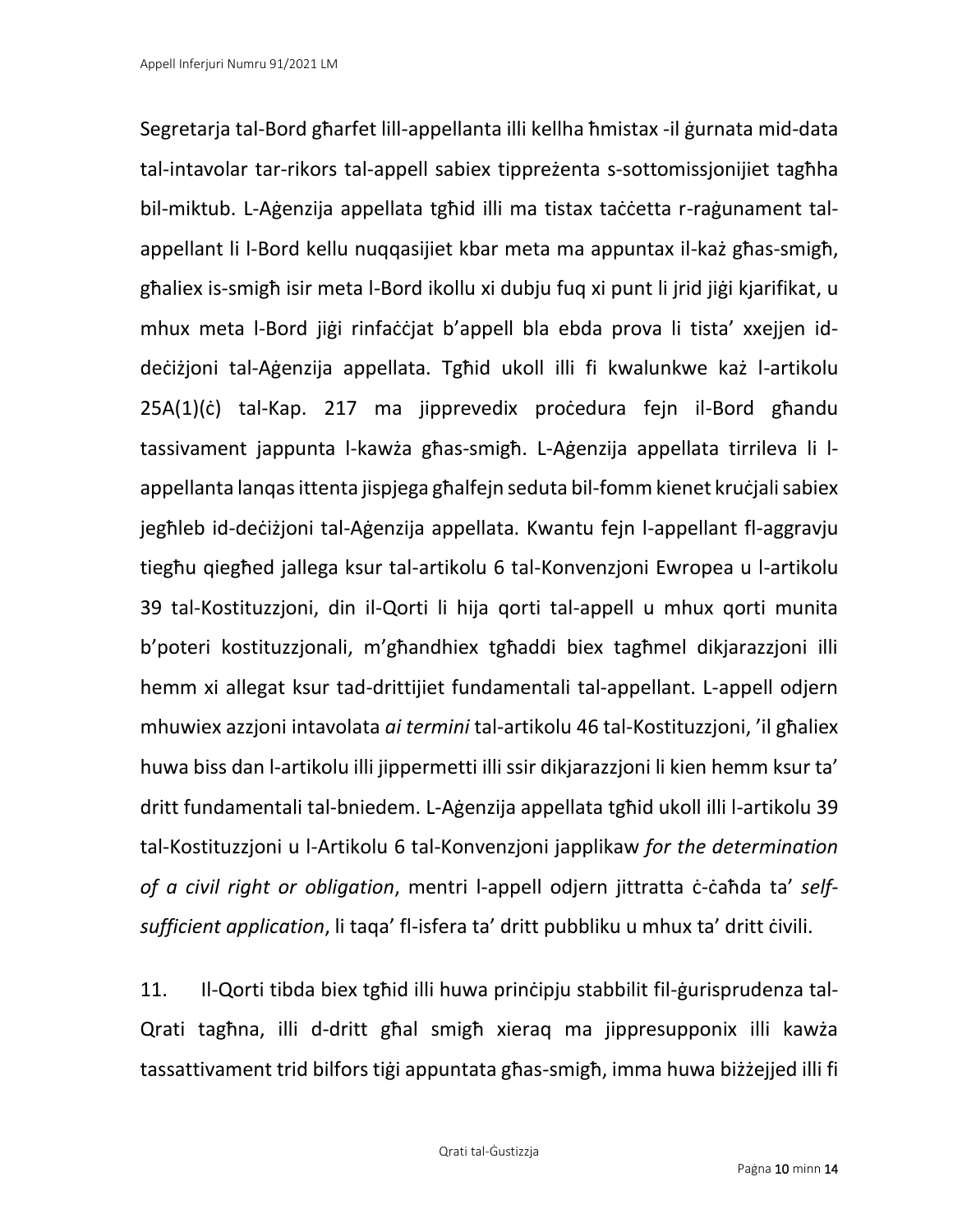proċeduri ġudizzjarji jew kważi-ġudizzjarji, il-partijiet fil-kawża jingħataw l-istess opportunità biex jippreżentaw il-każ tagħhom, u dan jista' jkun kemm bil-fomm u anki bil-miktub. Din il-Qorti tgħid li meta s-sottomissjonijiet isiru bil-miktub, ħafna drabi dawn jistgħu saħansitra jiġu artikolati b'mod ferm aktar ċar u konvinċenti, milli meta jsiru bil-fomm.

## 12. L-awturi Ingliżi **H.W.R. Wade** u **C.F. Forsyth**<sup>4</sup> jispjegaw:

*"In many cases it may suffice to give an opportunity to make representations in writing provided that no adverse material is disclosed and provided, as always, that the demands of fairness are substantially met.* 

*...*

*Some statutory tribunals have power to dispense with oral hearings, but if they do so, they must be careful to give a party a fair opportunity to comment on any adverse statement submitted.".*

Din il-Qorti tirrileva illi l-appellant fir-rikors tal-appell tiegħu, għar-rigward tallanjanza tiegħu li l-Bord naqas milli jappunta l-appell għal smigħ bil-fomm, ma jispeċifikax b'liema mod id-dritt tiegħu għal smigħ xieraq quddiem il-Bord ġie ppreġudikat. Appellant jista' jiġi preġudikat bin-nuqqas ta' smigħ bil-fomm, meta pereżempju jkollu xhieda xi jressaq *viva voce,* jew ikun irid jagħmel ilkontro-eżami ta' xi xhud li jkun ta d-deposizzjoni tiegħu, u ma jingħatax lopportunità li jagħmel dan. Imma fil-każ odjern, fir-rikors tal-appell tiegħu quddiem din il-Qorti, l-appellant bl-ebda mod ma indika fhiex seta' jikkonsisti dan il-preġudizzju, tenut kont li huwa kellu ħmistax-il jum minn meta ntavola lappell tiegħu quddiem il-Bord sabiex iressaq is-sottomissjonijiet tiegħu bilmiktub. Fir-rikors tal-appell tiegħu, l-appellant ma ta l-ebda ħjiel ta' xi provi oħra

<sup>&</sup>lt;sup>4</sup> Administrative Law, 11<sup>th</sup> Edition.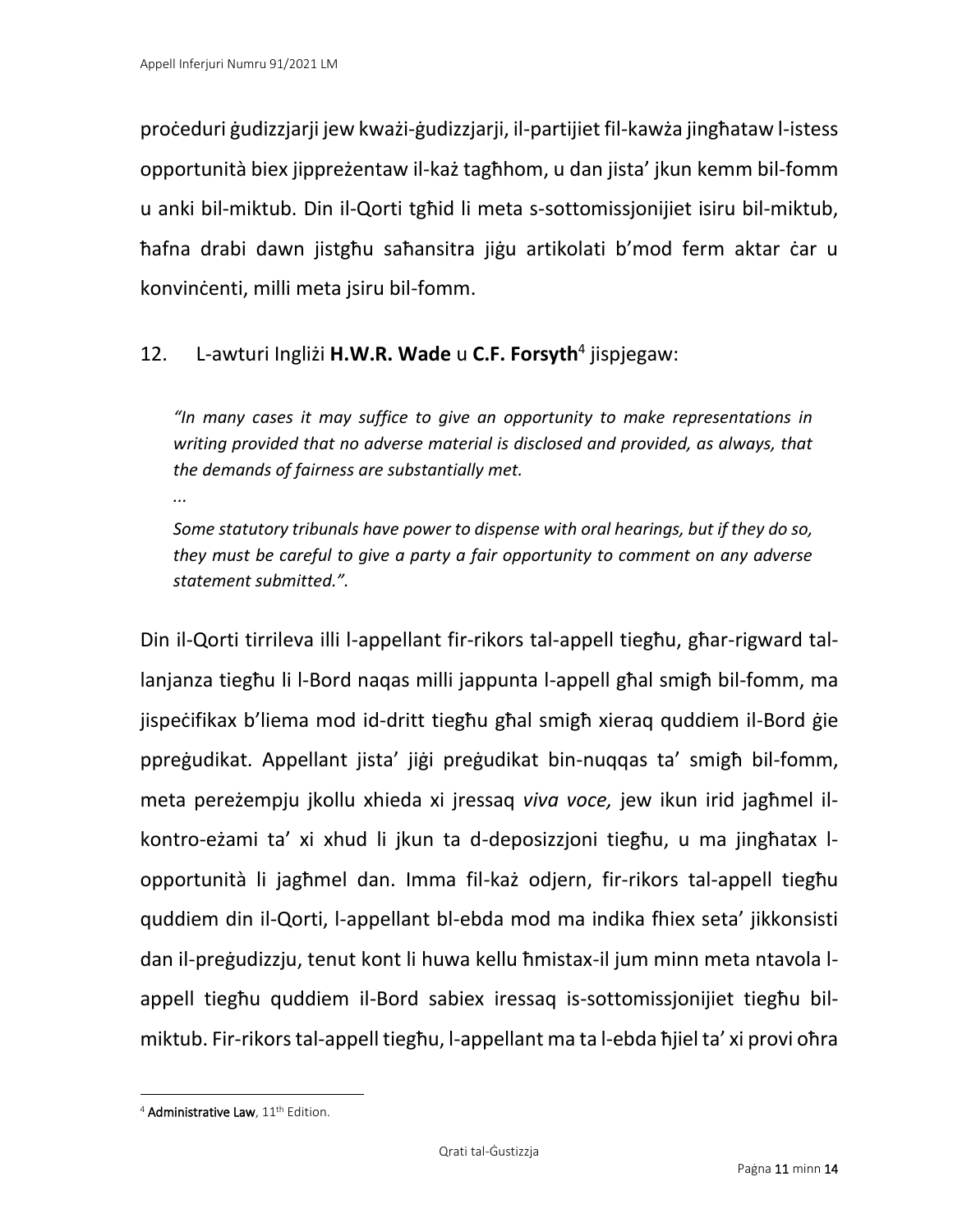kien iressaq waqt is-smigħ bil-fomm, li huwa ma setax iressaq fl-istadju tassottomissjonijiet bil-miktub. Is-smigħ għandu jsir meta l-Bord ikollu xi dubju fuq xi punt li jkun jeħtieġ li jiġi ċċarat, u mhux meta l-Bord jkollu quddiemu appell bla ebda ħjiel ta' prova li tista' xxejjen id-deċiżjoni tal-Aġenzija appellata. Din il-Qorti tirrileva illi l-appell li għandha quddiemha mhuwiex dwar il-mertu *per se* tad-deċiżjoni tal-Aġenzija appellata, imma dwar allegat ksur tad-drittijiet fundamentali tal-appellant fil-proċeduri quddiem il-Bord. Fi kwalunkwe każ bħala Qorti tal-Appelli (Inferjuri), din il-Qorti mhijiex munita b'ġurisdizzjoni kostituzzjonali u konvenzjonali, u m'għandhiex is-setgħa li tiddikjara li lproċeduri quddiem il-Bord kienu leżivi tad-drittijiet fundamentali tal-appellant. Din is-setgħa skont l-artikolu 46 tal-Kostituzzjoni ta' Malta u l-artikolu 4 tal-Att dwar il-Konvenzjoni Ewropea (Kap. 319), hija mogħtija lill-Prim'Awla tal-Qorti Ċivili (Ġurisdizzjoni Kostituzzjonali)<sup>5</sup>, u għalhekk din il-Qorti ma tistax tikkunsidra l-ewwel aggravju tal-appellant, u tiċħdu.

13. Fit-tieni aggravju tiegħu, l-appellant jgħid li hu u l-mara tiegħu għandhom tifla minuri u jirrisjedu ġewwa Malta, u għalhekk id-deċiżjoni tal-Aġenzija appellata li ma taċċettax ir-residenza tal-appellant, tmur kontra l-Artikolu 8 tal-Konvenzjoni Ewropea tad-Drittijiet tal-Bniedem. L-appellant jgħid ukoll li Malta rratifikat il-Konvenzjoni tal-1989 'United Nations Convention on the Rights of the Child', u għandha obbligi internazzjonali fil-konfront tal-appellant u talfamilja tiegħu wara li rrisjedew ġo Malta għal erbatax-il sena, u dan speċjalment fil-kuntest tal-fatt li t-tifla tal-appellant għexet t-tfulija tagħha kważi kollha ġewwa Malta. L-appellant jikkontendi li l-*policy* kurrenti tal-Aġenzija appellata,

<sup>5</sup> Ara s-sentenza fl-ismijiet Aleksandra Nicolic *vs.* The Director of the Department for Citizenship and Expatriate Affairs, deċiża fil-21.04.2021.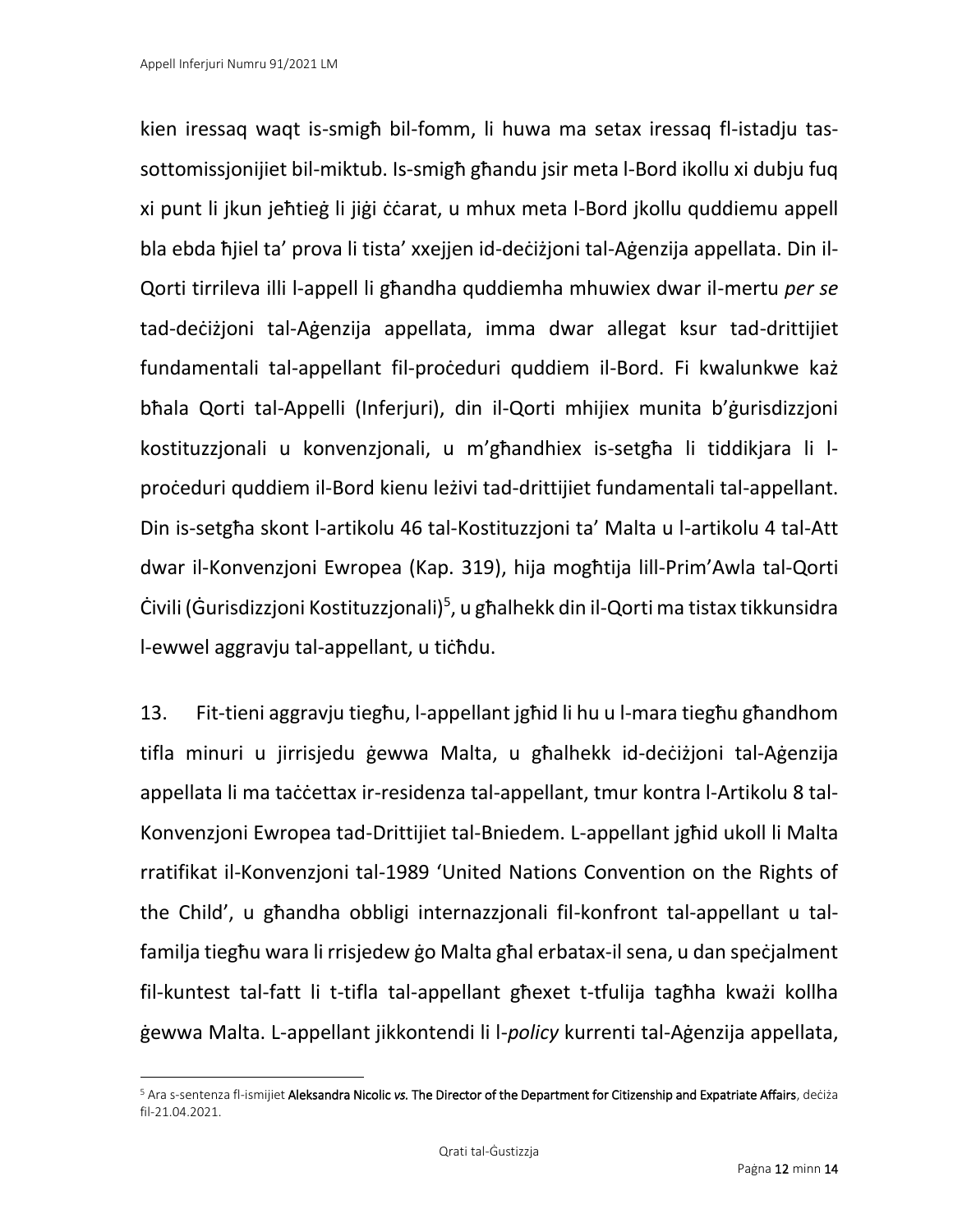toħloq stigma u abbuż psikoloġiku fuq sezzjoni ta' persuni vulnerabbli għaliex effettivament iċċaħħad id-drittijiet ta' persuni ta' pajjiżi terzi, inkluż it-tfal tagħhom milli jiġu akkordati l-istess drittijiet mogħtija lill-persuni f'Malta irrispettivament min-nazzjonalità u n-natura tar-residenza tagħhom.

14. Kwantu għat-tieni aggravju tal-appellant, l-Aġenzija appellata tgħid illi lanqas l-Artikolu 8 tal-Konvenzjoni Ewropea m'huwa invokabbli fil-proċeduri odjerni, stante illi lment kostituzzjonali jitressaq a tenur tal-artikolu 46 tal-Kostituzzjoni u mhux tramite appell quddiem din il-Qorti illi għandu jkun ibbażat fuq punt ta' dritt abbażi tal-artikolu 25A(8) tal-Kap. 12 tal-Liġijiet ta' Malta.

15. Fir-rigward tat-tieni aggravju tal-appellant, kwantu jekk huwiex invokabbli l-Artikolu 8 tal-Konvenzjoni Ewropea dwar id-Drittijiet tal-Bniedem, din il-Qorti tgħid illi l-imsemmi artikolu ma jistax jiġi invokat fil-proċeduri odjerni, għall-istess raġunijiet li ma setgħux jiġu invokati l-artikolu 39 tal-Kostituzzjoni ta' Malta u l-Artikolu 6 tal-Konvenzjoni Ewropea, u dan għaliex din il-Qorti m'għandhiex is-setgħa li tisma' u tiddeċiedi kwistjonijiet ta' allegat ksur tad-drittijiet fundamentali tal-bniedem kif sanċiti fil-Kostituzzjoni u/jew il-Konvenzjoni Ewropea, liema setgħa skont l-artikolu 46 tal-Kostituzzjoni u l-Artikolu 4 tal-Att dwar il-Konvenzjoni Ewropea [Kap. 319], hija mogħtija lill-Prim'Awla tal-Qorti Ċivili. In kwantu għal dik il-parti tat-tieni aggravju talappellant fejn qiegħed jallega wkoll ksur tal-Konvenzjoni tal-1989 'United Nations Convention on the Rights of the Child', l-appellant bl-ebda mod ma indika kif fil-każ odjern qiegħda tinkiser l-imsemmija konvenzjoni, u lanqas ma jindika kif l-imsemmija Konvenzjoni toħloq drittijiet u obbligi li huma